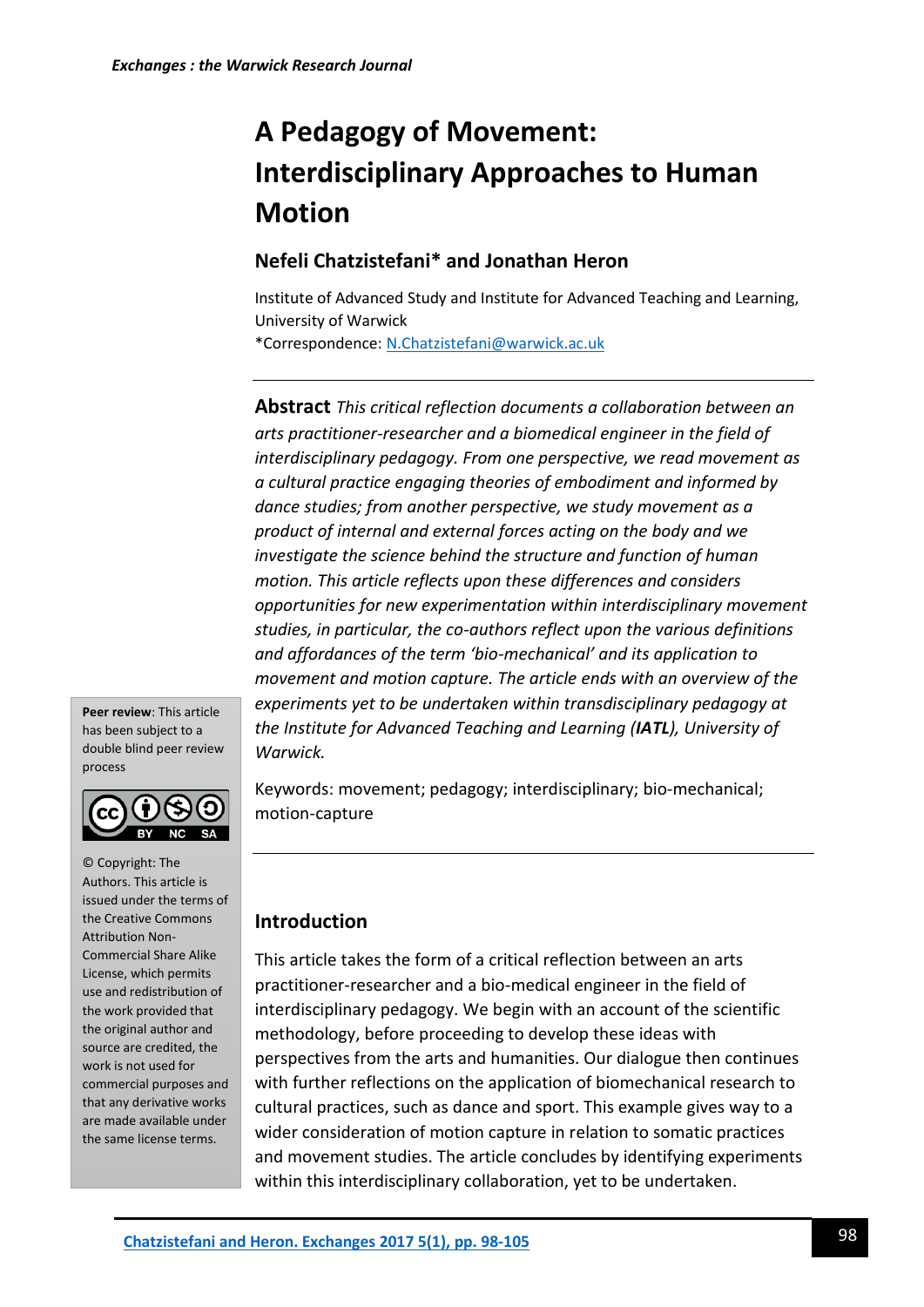#### **A Scientific Perspective**

Biomedical engineering is a discipline that delivers state-of-the-art knowledge in engineering, biology and medicine. Its main aim is to apply basic engineering principles and design concepts to medicine and biology in order to improve human healthcare. This field seeks to improve and develop health care treatment, including diagnosis, monitoring, and therapy through cross-disciplinary activities. Areas of interest within biomedical engineering include the study of motion, the deformation of materials, the movement within the body and in devices, and the transport of chemical components across biological and synthetic media and membranes. Engineers use biomechanics to solve biological or medical problems. Biomechanics is the science that studies the internal and external forces that act on the human body and the effects produced by these forces. Knowledge of the anatomy and physiology of the human body is thus a crucial aspect of biomechanics, since it helps in understanding the mechanisms responsible for human movement.

Movement can be defined as the action or process of moving, i.e. the change of position, place or posture. Movement of the musculoskeletal system is usually controlled consciously by humans. However, there is movement in human bodies such as breathing, heart beating, bloodstream etc. that is performed unconsciously (**D'Ostilio and Garraux, 2012**). In this critical reflection, we are dealing with the consciously controlled movement in humans. When a person decides to move a specific part of their body (such as a hand, a leg or a toe), the part of the brain called the motor cortex sends an electrical signal to the spinal cord which then sends out signal pulses to the local nerves. These signals reach the muscles and they result in muscle contraction and initiation of movement. While the movement is performed, a wide variety of receptors in our skin, muscles, and bones provide feedback regarding the speed, direction, and force of the movement. This feedback gets transmitted via nerves and the spinal cord back to the brain, allowing it to co-ordinate, adjust and fine-tune the movement and the body's position accordingly (**Wonderopolis, 2014-2017**).

#### **An Artistic Perspective**

Drawing upon theatre practice and performance scholarship to consider biomechanics and movement takes us into a radically interdisciplinary mode. From a modernist perspective 'biomechanics' was a tradition of aesthetic movement and performer training 'associated with the acting theories of Vsevolod Meyerhold… based on external mastery of physical movement, rather than on inner emotional states of empathetic feeling'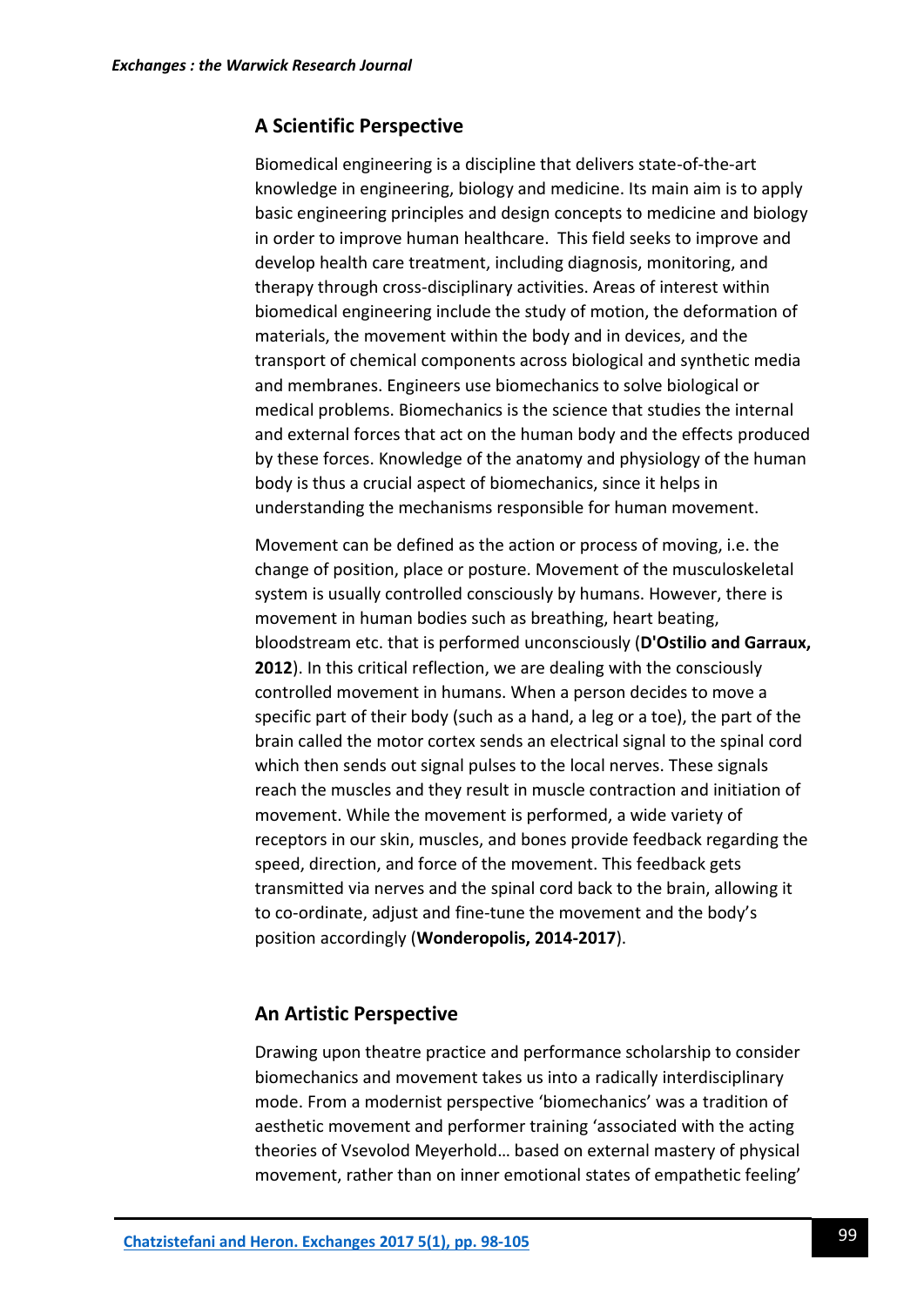(**Kennedy, 2010**). This tradition is therefore focused upon the actor's physicality and shares elements with acrobatics, gymnastics and non-Western movement forms. Within biomechanics, as a performance practice, collaborative effort and ensemble playing would be encouraged over individualised characters or leading actors. Its legacy can be seen in 'physical theatre' and narrative forms of contemporary dance.

More broadly, the organism of the performer has been placed in opposition to the mechanism of the production across dance, theatre and film. As extensively documented by Joseph Roach in *The Player's Passion: Studies in the Science of Acting* (**1993**), the modernist body in nineteenth-century performance was imagined as a 'reflex machine' that stages a problem between 'machinery and organisms' (**Roach, 1993**). Furthermore, early-twentieth century neurologists imagined the brain as a machine constructing organic consciousness, with Santiago Ramon y Cajal being the first to describe the nervous system as 'organic machinery' in 1904 (**Salisbury and Shail, 2010**). A central concern for theatre studies is how this experimental legacy informs contemporary performance practice (**Heron, 2015**).

The 'biomechanical' element therefore allows arts practitioners to rethink the human body as experimental apparatus, a sculptural instrument, an aesthetic machine, and in doing so, recall a philosophical history of embodiment that places sensory movement at the heart of meaning-making. Within a tradition of dance scholarship, the shift from 'the documentation of a phenomenon, to problematizing the production of knowledge' (**O'Shea and Carter, 2010**) has characterised the institution of dance and movement as a discipline in its own right. Within dance studies, as imagined at the turn of the millennium, there were at least four ways of 'reading' human movement: 'anthropology, folklore and ethnography; the writings of expert viewers and dance analysis; philosophy, especially aesthetics and phenomenology; historical studies including biography and dance reconstruction' (**2010: 2**). While twentyfirst century dance and movement studies may have developed new concerns and more nuanced methods, the core practice of studying human movement has been sustained and transformed by digital technologies and collaborative research with the sciences.

#### **Biomechanical Engineering and Motion Capture**

Biomechanics in sports and dance can be described as the study of muscular, joint and skeletal activity the body performs when given a task or asked to execute a specific movement (**Yessis, 2008**). Generally, in order to help an athlete or dancer gain a greater understanding of their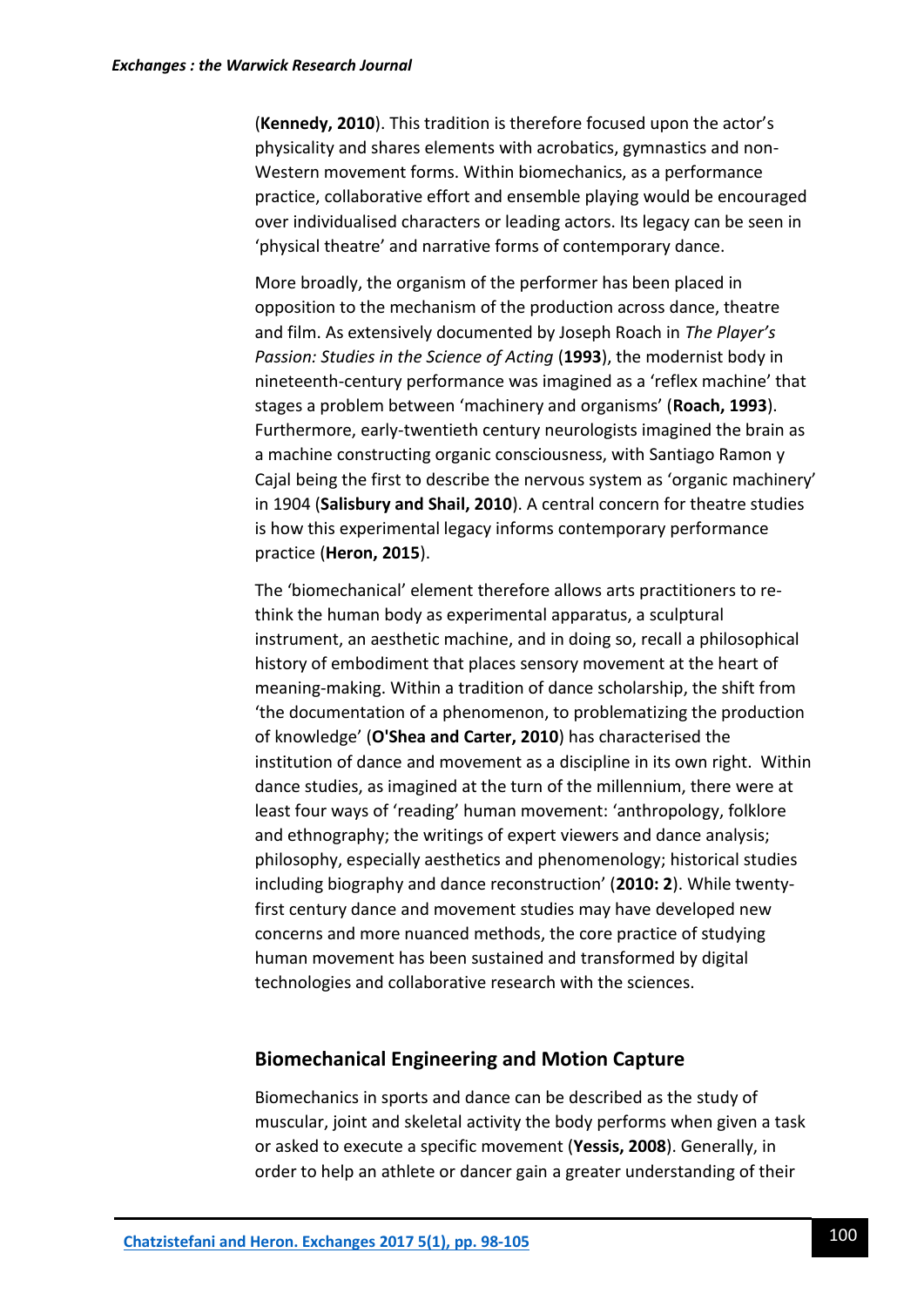performance, enhance their skills, prevent injuries from happening and assist in rehabilitation, the laws of mechanics applied to human movement are studied (**Bartlett, 1997**). Methods and elements from different disciplines of engineering are used in sports biomechanics in order to define, examine and analyse movement. Examples of these include force sensors from mechanical engineering, force plates from gait analysis, surface electromyography (**EMG**) from clinical neurophysiology, digital filtering from electrical engineering and numerical methods from computer sciences.<sup>1</sup>

When describing movement from a biomedical engineering perspective, it is essential to understand how the human body works by investigating its anatomy. The skeletal system of the human body consists of the bones and their cartilages, together with tendons and ligaments. The skeleton supports the soft tissues, provides attachment points for the tendons of most skeletal muscles and therefore serves as a structural framework to the human body (**Tortora, 2011**). Even though bones form the framework of the body and provide stabilisation, they cannot move body parts by themselves. Motion and movement come from the alternation of contraction and relaxation of muscles. Most skeletal muscles attach to the bones by tough, fibrous tissues called tendons and they produce movement when contracting by pulling the bones down (**Marieb, 2007**). When a muscle contracts, a force is generated; this force then passes through the muscle and its associated tendon and vice versa depending on the movement. This force is responsible for initiating movement in the connected bone and associated joint that are attached to the tendon. Tendons, muscles, joints and bones form the musculoskeletal system of a human body.

Over the years the need for new information on the characteristics of normal and pathological human movement has inspired the evolution of methods for the capture of human movement. The most advanced and frequently used method is 3D motion capture. Marker based motion capture systems use infra-red cameras to track distinctive reflective markers attached to anatomical or geometrical locations of subjects or objects. This allows joint motion in the foot or other parts of the body, to be measured quantitatively during normal function. Also, the position of specific parts of the body can be calculated in 3D space and time. A force plate is used to record the total force exerted on the plate during a dynamic experiment. This helps in identifying the forces transmitted from muscles to tendons and vice versa. In addition to the infrared cameras, several laboratories use digital video (**DV**) cameras that allow the capture of movement in real time in a synchronised way with the infrared cameras, in order to provide a clearer image of the original motion.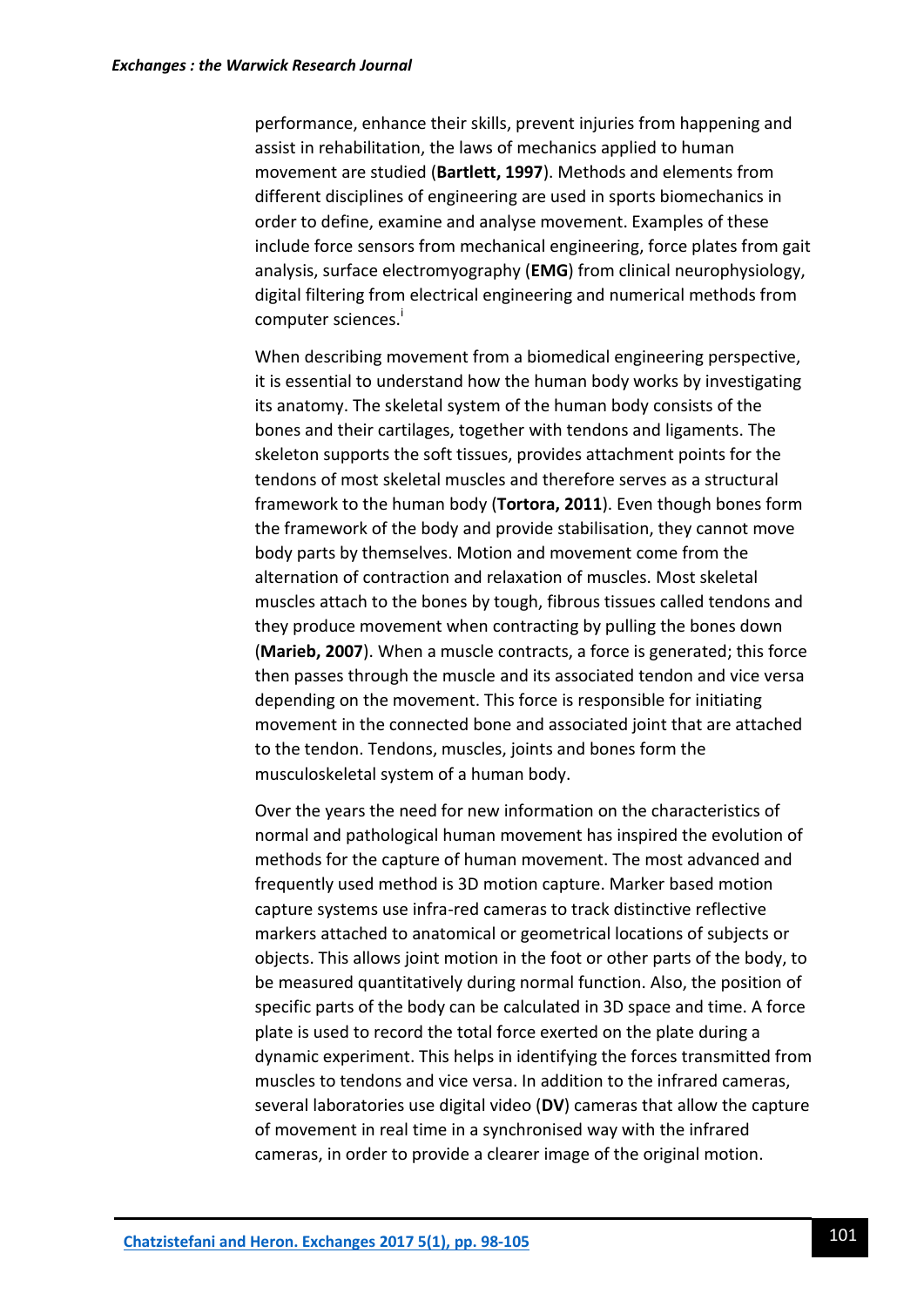Motion capture and videography have been used broadly in modern medicine not only to observe gait analysis, but also to assist in different disciplines. For example, they have been employed in rehabilitation clinics to assist in developing and monitoring rehabilitation programs for patients that have suffered strokes or that have had accidents or suffer from other pathologies affecting their gait and for children with genetic muscular abnormalities. Another field that has used motion capture systems and videography is orthotics and prosthetics where the technology has been used to improve orthotic design prescriptions and to assess the progress of a patient using orthotics during a therapy program. Motion capture systems are also widely used with the assistance of pressure monitors, such as insole pressure sensors, in order to examine and evaluate specific abnormalities and pathologies of the foot such as foot drop (**Switaj and O'Connor, 2008**). Furthermore, motion capture systems are used in films and motion capture movies to create animated figures from the actual movements and facial expressions of the actors. Last but not least, medal-winning Olympic athletes have performed their sports while using these motion capture systems in order to fully understand which muscles they use, what forces act on their bodies when they perform their sport and to investigate the interaction between any one body part and the body as a whole.

#### **Performance and Motion Capture**

If capture is to take, to seize or to grasp, then what is at stake when we record movement in this way? One concern here would be the translation of movement from the body to the machine, in ways yet to be fully theorised. When we watch the characters Golem (*The Lord of the Rings*) or Caesar (*The Planet of the Apes*) are we still watching Andy Serkis – the original actor who performed those movements – or are we now watching a hybrid subject on screen, which is neither human nor animation, somehow non-human? It could be argued that the repertoire of embodied human movement is still there in the moving image, in a way comparable to a dancer learning another dancer's moves. Indeed, there is a tradition of scholarly dance analysis, and especially notation, to which we can now turn, to improve our movement literacies on screen.

This allows us to recall the tradition of dance analysis, specifically the influence of Rudolf Laban's work upon the practice of choreographers and theatre artists. Laban Movement Analysis (**LMA**), and its 'system of analysing and recording movement' through 'Labanotation' (**Hutchinson-Guest, 2005**), was developed in order to document and replicate complex dance forms. It has subsequently been used in a diverse range of disciplines and within various body-based contexts: sport, therapy and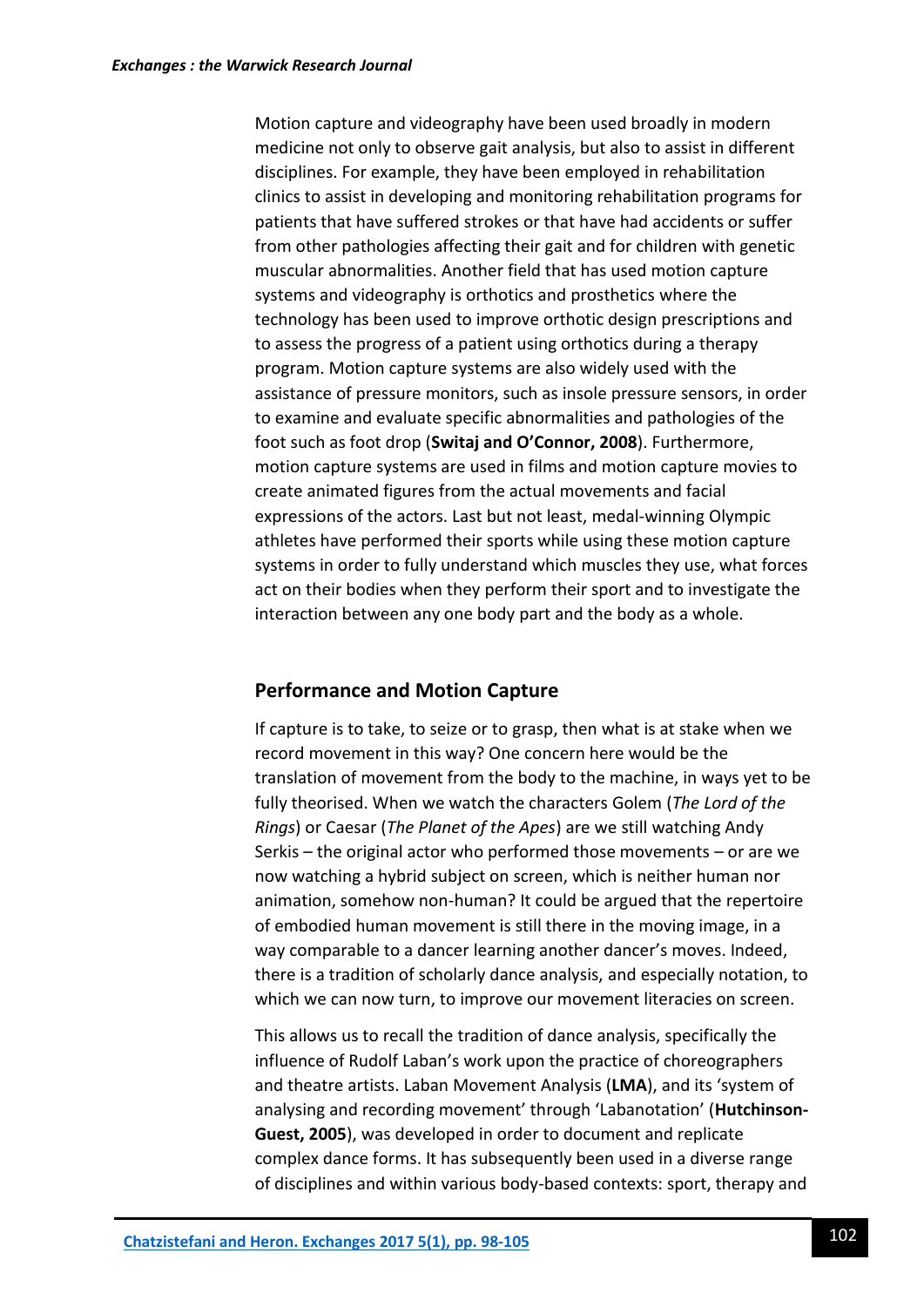medicine. These practitioners have begun to develop a model of Laban's 'effort attitudes' for use by workshop participants within arts education and participatory projects. Their activities are designed to be accessible to all and begin with establishing contact with the floor through posture, alignment and breathing exercises.<sup>"</sup>

In short, future collaborations should unify work on the science and art of motion, leading to the creation of new laboratories for the 'capture' of creative and complex movement. This work will therefore build upon a modernist legacy of technical innovation in tandem with shifting philosophies of human embodiment (e.g. phenomenology), in order to articulate an interdisciplinary practice for the study of contemporary movement. In preparation for this work, we have identified some questions about methodologies and pedagogies for interdisciplinary movement research:

1) How can the study of movement be enhanced through the collaborative perspective of an arts practitioner-researcher and a biomedical engineer?

2) How can this collaboration contribute to interdisciplinary movement pedagogies and transdisciplinary pedagogy more broadly?

3) In what ways, and according to which principles, can we plan, design and conduct experiments within transdisciplinary pedagogy?

#### **Conclusions and Future Work**

This critical reflection has shown that human motion is of mutual interest to both the arts and the sciences, with reference to performance studies, biomechanical engineering and transdisciplinary pedagogy. We will be working with the transdisciplinary pedagogy of Open-space Learning in which, 'normally stable discipline boundaries are suspended in the interaction of participants' subject knowledge [and where] trans-space exists by virtue of a dialectical process between various thesis and antithesis that in the moment of their opposition create an "open" space in which new syntheses develop' (**Monk** *et al***., 2011**). We therefore predict that our 'open-space' experiments on human motion will develop a new case-study within transdisciplinary pedagogy, especially when integrating research perspectives into a new pedagogy of movement. Locating these experiments within a cross-faculty environment will enable this investigation to transcend methodological boundaries and, over time, achieve better pedagogic outcomes for Warwick students. In order to address the questions raised above, we will adapt models of practice developed through the IATL Student Ensemble and within the department's interdisciplinary modules.<sup>iii</sup>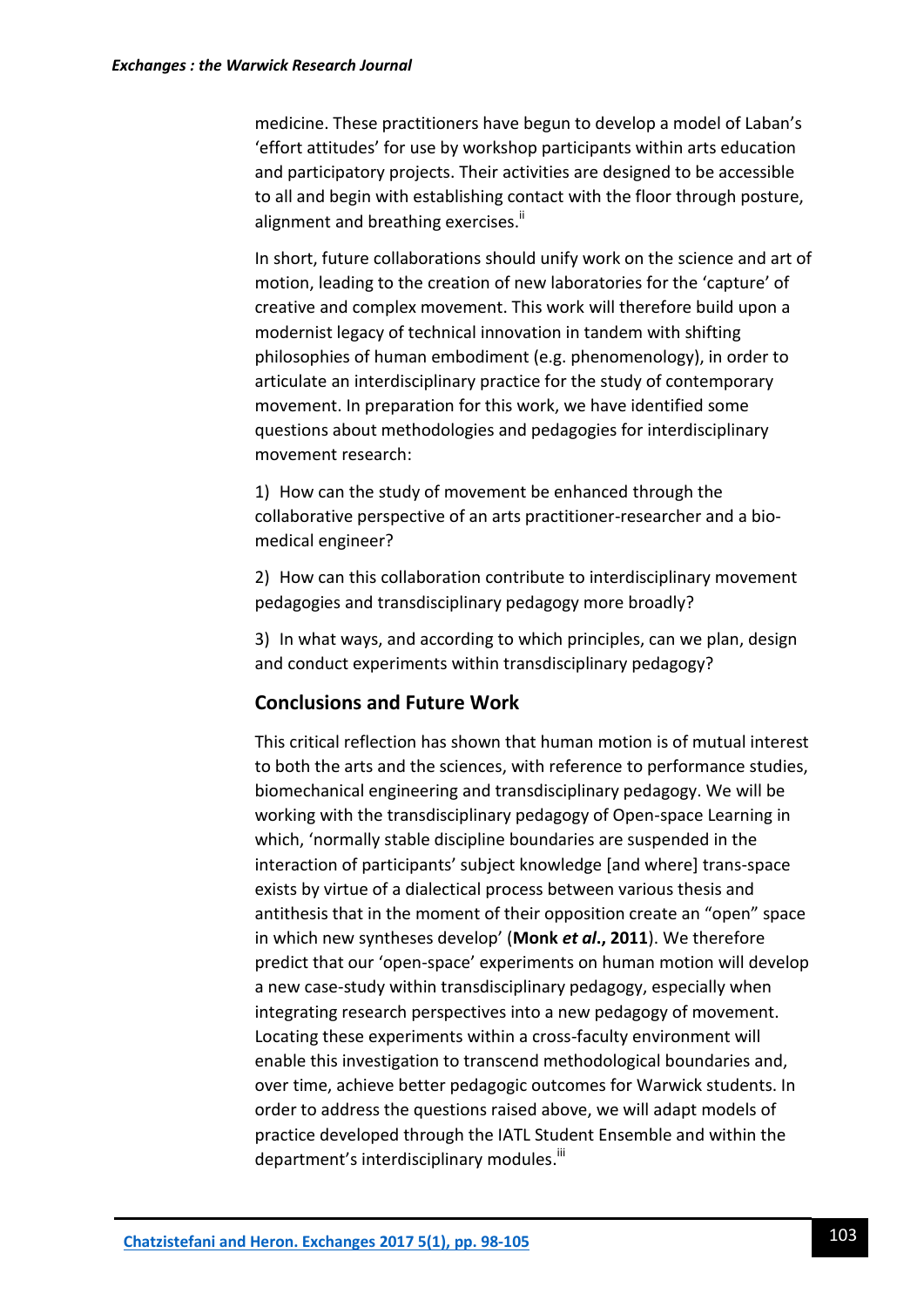<sup>i</sup> Usually, force sensors are transducers that convert an input of a mechanical force into an electrical output signal. Force plates are measuring instruments that measure the ground reaction forces generated by a body standing or moving across them. Surface electromyography is a technique where electrodes are placed on the skin overlying a muscle in order to identify the electrical activity of the muscle in question. Digital filtering is a mathematical operation used on a discrete-time signal in order to reduce or enhance certain aspects of that signal. Numerical methods are mathematical tools like 'algorithms' designed to solve numerical problems. Force sensors, force plates and surface EMGs are used during biomechanical experiments, while digital filtering and numerical methods are used when analysing the experiments.

 $\mathbf{u}$  For example, during a recent workshop at the University of the Pacific (Stockton, California, USA), Lisa Tromovitch hosted an event that sought to develop Laban's method within the contemporary framework of movement skills for motion capture. In collaboration with Gina Bloom (UC Davis, USA), Katie Brokaw (UC Merced, USA) and Jonathan Heron & Paul Prescott (Warwick, UK), educators developed new ways to explore Shakespeare's The Tempest through practical movement exercises and digital technologies of motion capture. One important finding on that day (27 April 2017) was that Laban's 'efforts' had a new application within the world of motion capture, especially as they represent an open system and a movement vocabulary for all kinds of human play, even when mediated.

iii For examples of institutional practice informed by Open-Space Learning, please visit IATL's webpages at: [https://www2.warwick.ac.uk/fac/cross\\_fac/iatl/.](https://www2.warwick.ac.uk/fac/cross_fac/iatl/)

#### **References**

Bartlett, R. (1997), *Introduction to sports biomechanics*, New York: Routledge

D'Ostilio, K. and G. Garraux (2012), 'Brain mechanisms underlying automatic and unconscious control of motor action', *Frontiers in Human Neuroscience*, 6, 265

Heron, J. (2015), 'A different kind of failure: towards a model of experimental theatre as transdisciplinary performance', PhD thesis, University of Warwick

Hutchinson-Guest, A. (2005)*, Labanotation: The System of Analyzing and Recording Movement*, New York: Routledge

Kennedy, D. (2010), *The Oxford Companion to Theatre and Performance*, Oxford: Oxford University Press

Marieb, E.N., and K.N. Hoehn (2007), *Human Anatomy & Physiology*, San Fransisco: Pearson Benjamin Cummings